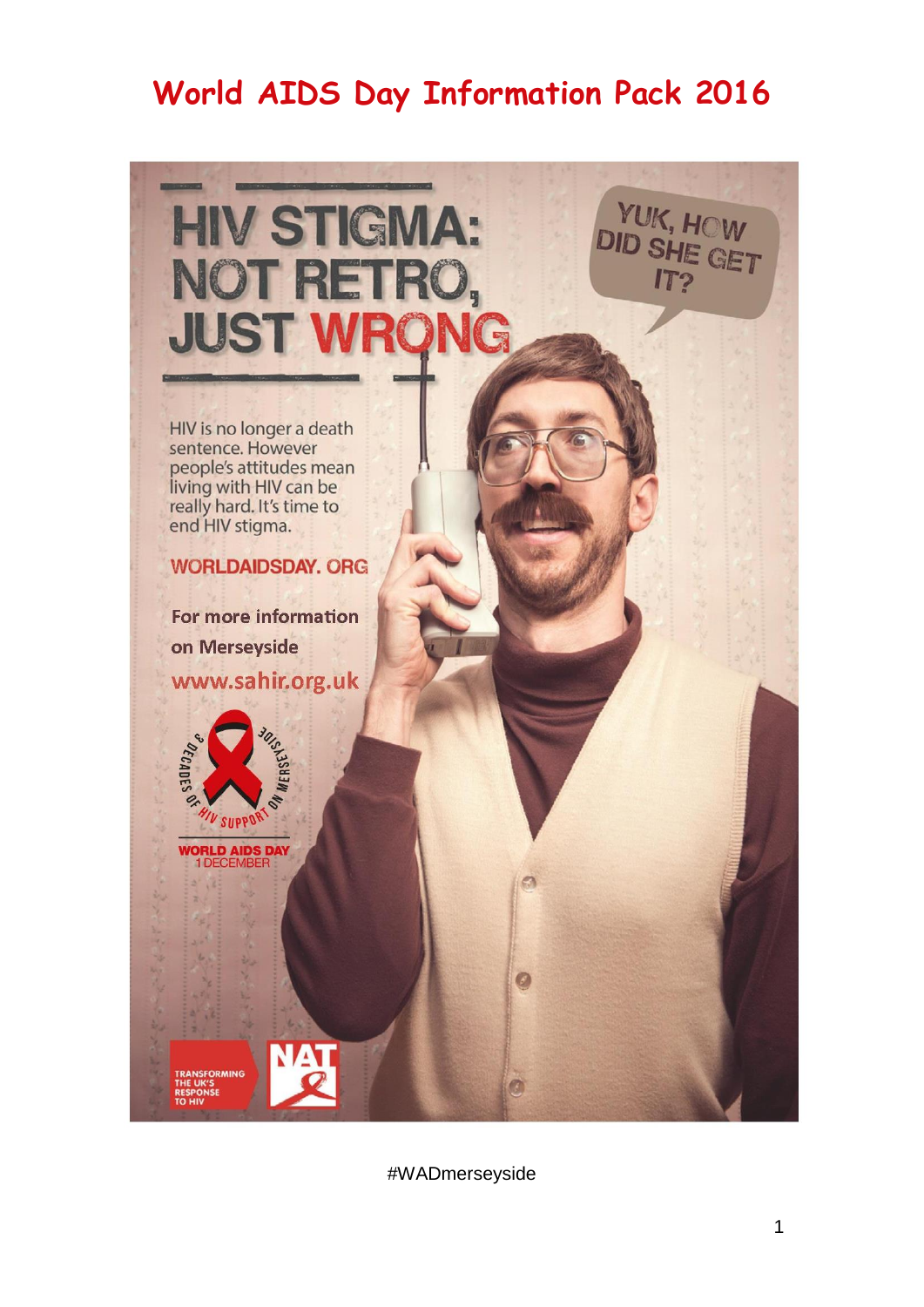



World AIDS Day (WAD) is held yearly on 1<sup>st</sup> December. It is a day to show support for people living with HIV, remember those who have lost their lives because of HIV, and learn the facts and realities of HIV today, in the UK and worldwide.

## **HIV STIGMA: NOT RETRO, JUST WRONG**

*The Not Retro campaign challenges the concept of HIV stigma and positions it as outdated, unfashionable and un-modern – something that should be left in the past.*

*It is compared to products, concepts and styles from the 1980's and 1990's. Some of these things are retro and deserve to come back, but many of them shouldn't. HIV stigma is just as prevalent today as it was then. It's time we moved on from the stigma. It's Not Retro, Just Wrong***.** [www.nat.org.uk](http://www.nat.org.uk/)

# **Why do we wear red ribbons to mark World AIDS Day?**

The red ribbon is worn as a sign of support for people living with HIV. Wearing a red ribbon for World AIDS Day is a simple and powerful way to challenge the stigma and prejudice surrounding HIV and AIDS that prevents us from tackling HIV in the UK and internationally.

# **About this pack**

This pack has been put together to help you mark World AIDS Day within your workplace / business / community. The information contained in the pack is meant as a support to help you learn more about HIV and understand how HIV can be transmitted. There are links to teacher's resources, facts for plasma screens, suggestions for tweeting etc. If you need support with any activities please contact Serena Cavanagh, Health Promotion Lead at Sahir House.

There is a full list of events on the [Sahir House website here.](http://www.sahir.org.uk/what-we-do/health-promotion-services/world-aids-day/)

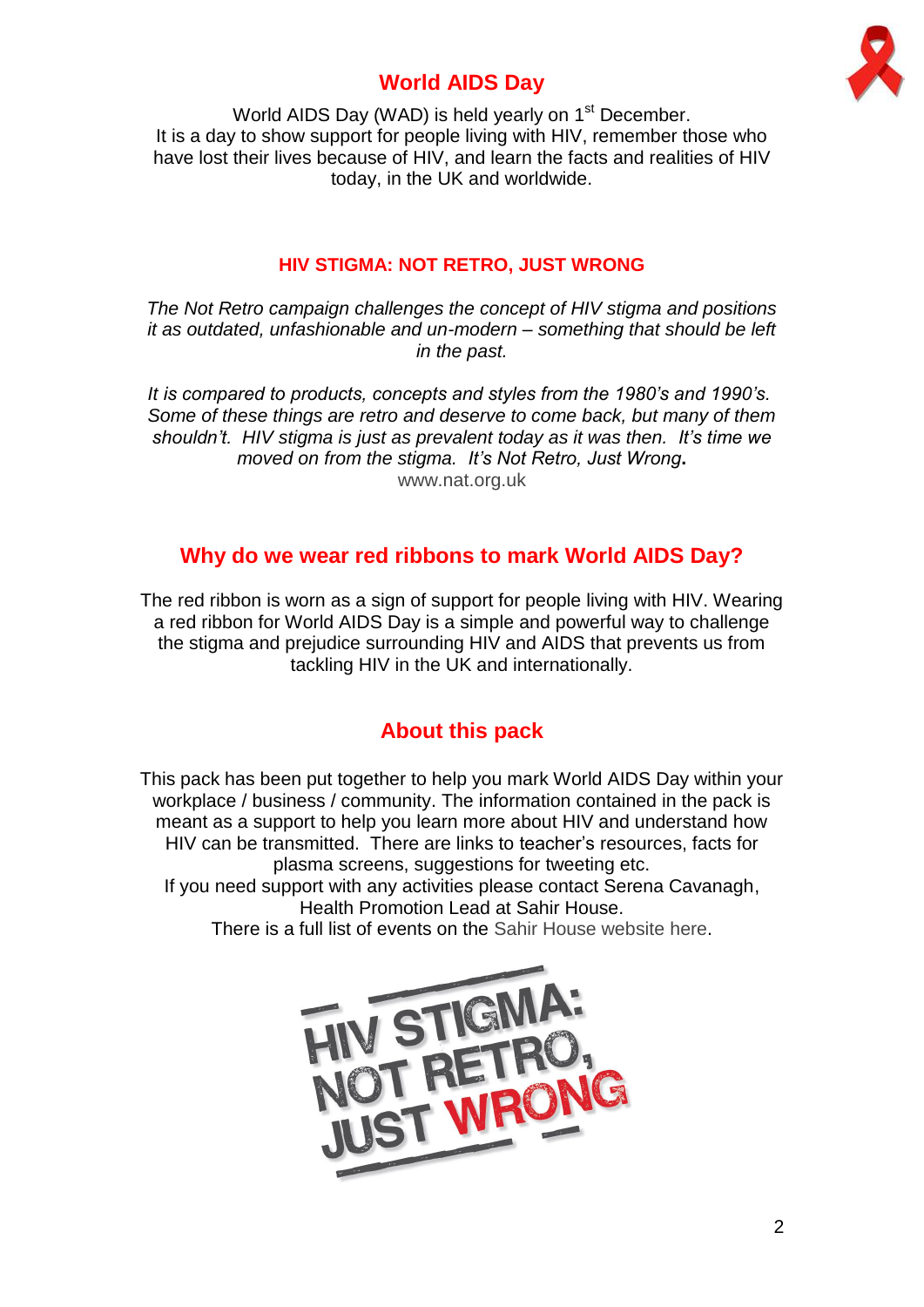# **About HIV**



## **What is HIV?**

HIV stands for the Human Immunodeficiency Virus. It is a virus which attacks the body's immune system - the body's defence against diseases. When someone is described as living with HIV, they have the HIV virus in their body.

### **What is AIDS?**

AIDS stands for Acquired Immune Deficiency Syndrome. A person with HIV is considered to have developed AIDS when the immune system is so weak it can no longer fight off a range of diseases with which it would normally cope. This is however a dated term and not generally use by health workers, clinicians and supporters.

## **How is HIV passed on?**

HIV can only be passed on through blood, semen, vaginal fluids, rectal secretions or breast milk in which HIV is present in sufficient levels to facilitate transmission.

The most common ways HIV is passed on are:

- **8** Sex without a condom with someone who has HIV which is undiagnosed or not taking their treatment
- **8** Sharing infected needles, syringes or other injecting drug equipment with someone who has HIV which is undiagnosed or not taking their treatment

#### **Treatment**

Treatment can keep the virus under control helping the immune system to remain healthy. People on HIV treatment can live an active life and happy healthy sex life, although they may experience side effects from the treatments.

If HIV is diagnosed late, treatment may be less effective.

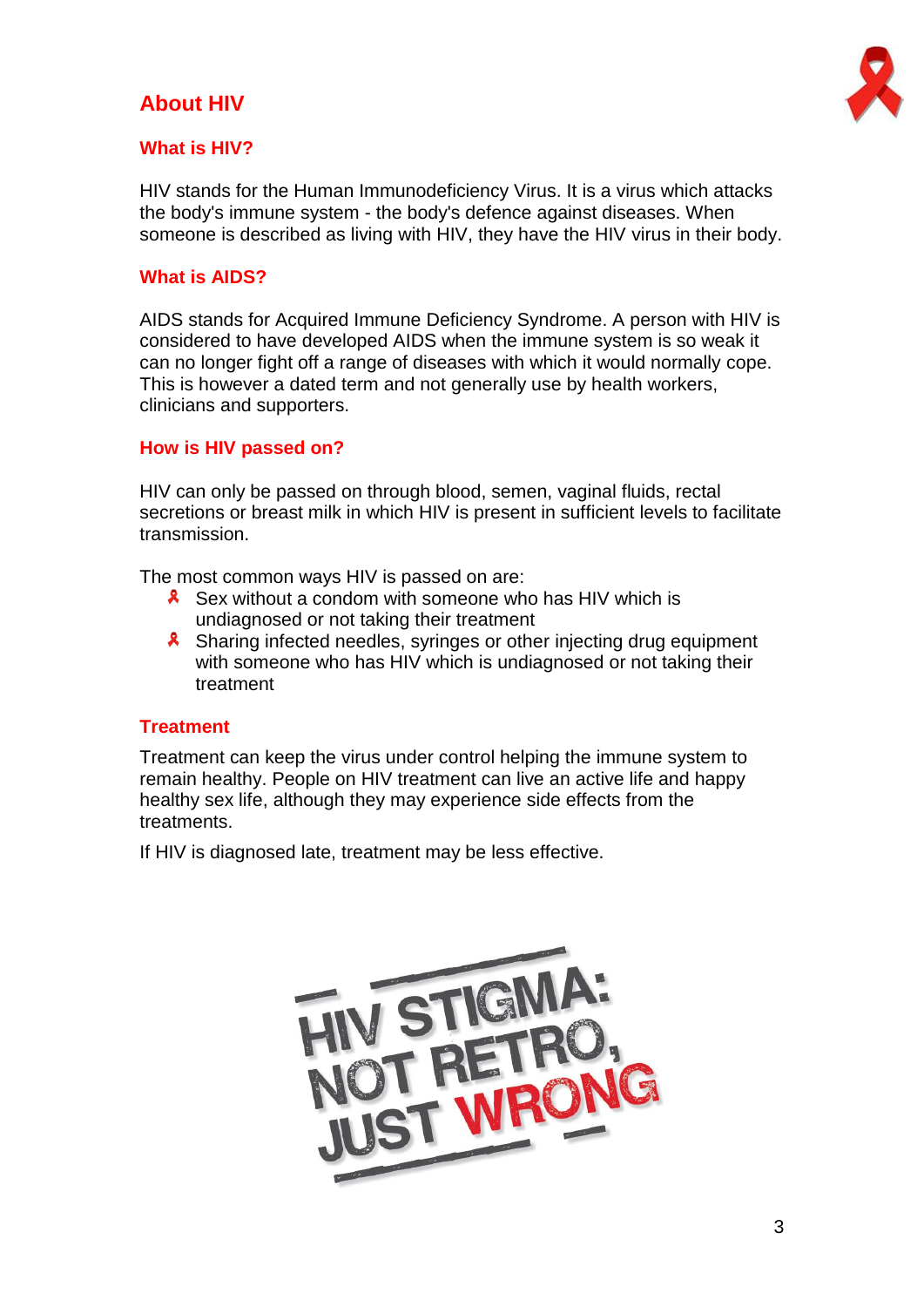## **How can HIV be prevented?**

HIV is a preventable infection. If someone knows that they are HIV positive they can take action to stop it being passed onto others. If someone is aware of how HIV can be passed on they can take action to protect them.

It is important for **EVERYONE** to know their HIV status, research shows that early diagnosis and treatment saves lives and helps reduce onward transmission of the virus.



Liverpool Community Health (LCH) Specialist HIV Community Nursing Team, Armistead, Sahir House and Liverpool Centre for Sexual Health are raising awareness and encouraging people to educate themselves about HIV throughout National HIV Testing Week and World AIDS Day and have organised additional testing venues throughout the week.

Additional rapid HIV testing will be available on the following dates:

- **A** All week Genitourinary Medicine, Royal Liverpool Hospital
- Wednesday 23rd Nov, 12.00pm-4.00pm, Armistead, Hanover Street, L1 4AF
- **A** Thursday 24<sup>th</sup> Nov, 10.00am-2.00pm, St Bride's Church, Percy Street, L8 7LT
- $\mathbf{x}$ Monday 28<sup>th</sup> Nov, 1pm-4pm, Armistead, Hanover Street, L1 4AF
- **8** Tuesday 29<sup>th</sup> Nov, 1pm-4pm, Armistead, Hanover Street, L1 4AF
- **A** Wednesday 30<sup>th</sup> Nov, 12-4pm, Armistead, Hanover Street, L1 4AF
- $\mathbf{x}$ Monday 5<sup>th</sup> Dec, 12-3pm, Armistead, Hanover Street, L1 4AF

#### **Please see links for all HIV testing on Merseyside**

[Royal Liverpool University Hospital](http://www.axess.clinic/) [Liverpool HIV Community Nurses](http://www.liverpoolcommunityhealth.nhs.uk/health-services/nursing-services/community-hiv-aids-nursing-service.htm) [Armistead](http://www.liverpoolcommunityhealth.nhs.uk/health-services/sexual-health/armistead.htm) [Knowsley Sexual Health Service](http://www.sexualhealthknowsley.nhs.uk/clinics/) [St Helens Sexual Health Service](https://www.sthelens.gov.uk/public-health-and-wellbeing/services/sexual-health-services/) [Sefton Sexual Health Service](http://www.seftonsexualhealth.co.uk/) [Wirral Sexual Health Service](https://www.sexualhealthwirral.nhs.uk/) [Mersey Brook](https://www.brook.org.uk/find-a-service?rc=26)

#### **Sexual Health Clinics (GUM)**

| <b>Sexual Health Wirral</b>     | 0151 514 6464    |
|---------------------------------|------------------|
| Sexual Health Liverpool         | 0151 706 2622/23 |
| <b>Southport Hospital</b>       | 0170 451 3303    |
| <b>St Helens Hospital</b>       | 0174 464 6473    |
| <b>Halton Hospital</b>          | 0192 875 3217    |
| <b>Liverpool Brook Advisory</b> | 0151 207 4000    |